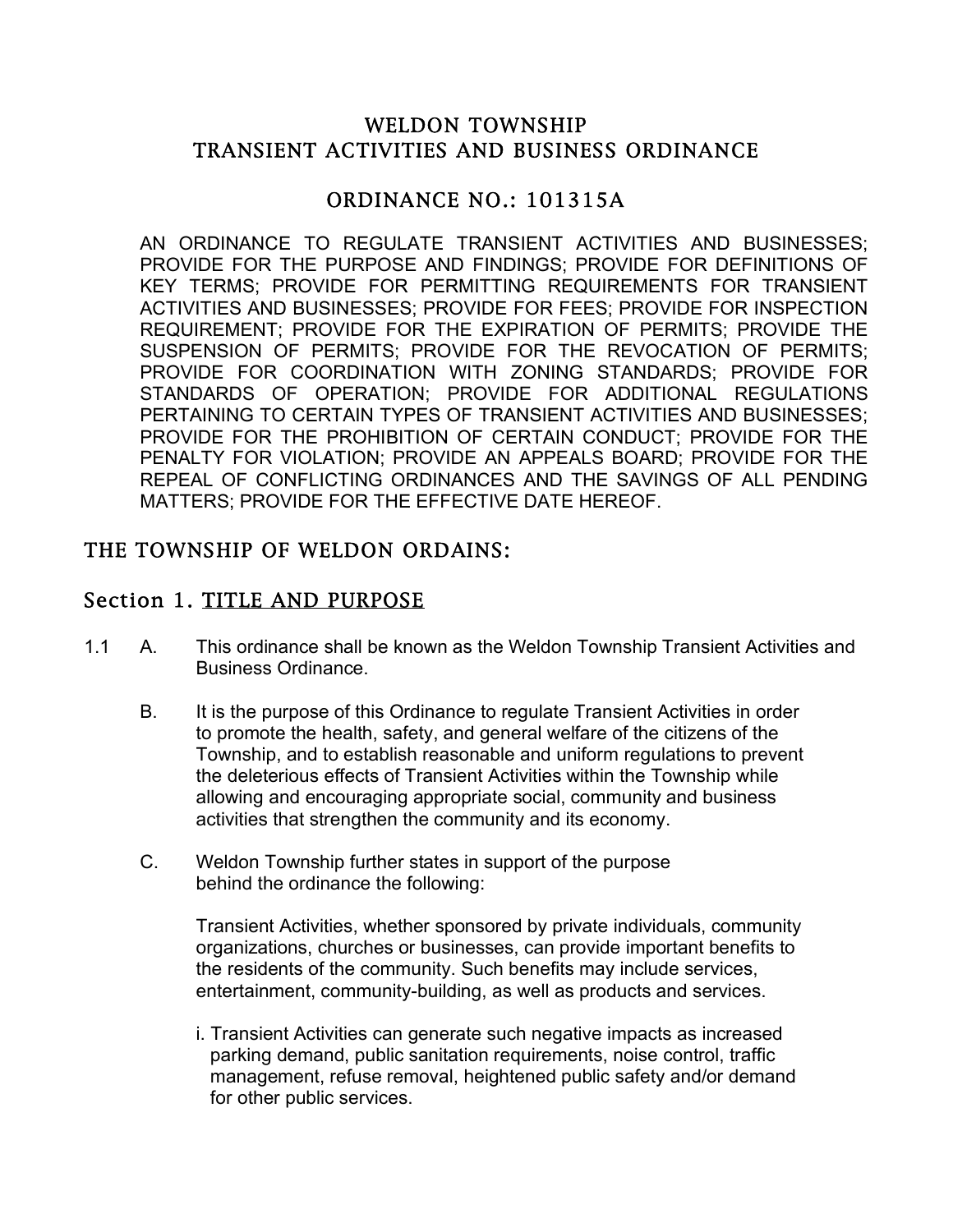- ii. By their very transitory nature, Transient Activities can be a short-lived disruption of normal community routine, but may offer benefits that outweigh potential negative impacts, if those impacts are properly mitigated.
- iii. Such negative effects constitute a harm which the Township has a substantial government interest in minimizing, preventing and/or abating while establishing an appropriate regulatory structure to encourage and enable Transient Activities to serve the community.

#### Section 2. DEFINITIONS

- 2.1 A. "ESTABLISH" means and includes any of the following:
	- i. The opening or commencement of Transient Activities;
	- ii. The conversion of an existing business to serve, provide or offer Transient Activities as defined herein,
	- iii. The addition of Transient Activities as defined herein to any other existing Business, organization or institution; or
	- iv. The relocation of Transient Activities.
	- B. "PERSON" means a person in whose name a Permit to operate a Transient Activity has been issued, as well as the individual listed as an applicant on the application for a permit.
	- C. "PERMITTEE" means an individual, firm, corporation, association, partnership, Limited Liability Company or other legal entity.

D. "RUMMAGE SALE or FLEA MARKET" shall mean an event or establishment

engaged in the sale of used or surplus merchandise extending for more than seven (7) days in any sixty (60) day period.

- E. "TRANSIENT ACTIVITY" means any outdoor activity that is temporary, intermittent or recurrent in nature and which offers products, goods or services, including entertainment services; and which depends on attracting the attention and patronage of the public and businesses; whether or not conducted for fees or profit, or without fees; and which are not so commonly associated with any other use or activity as to be considered a permanent accessory.
	- Rummage sales or flea markets, as defined herein.
	- Art, music, ethnic, food, or other festivals providing lawful entertainment,
	- Carnivals, fairs, circuses or similar events,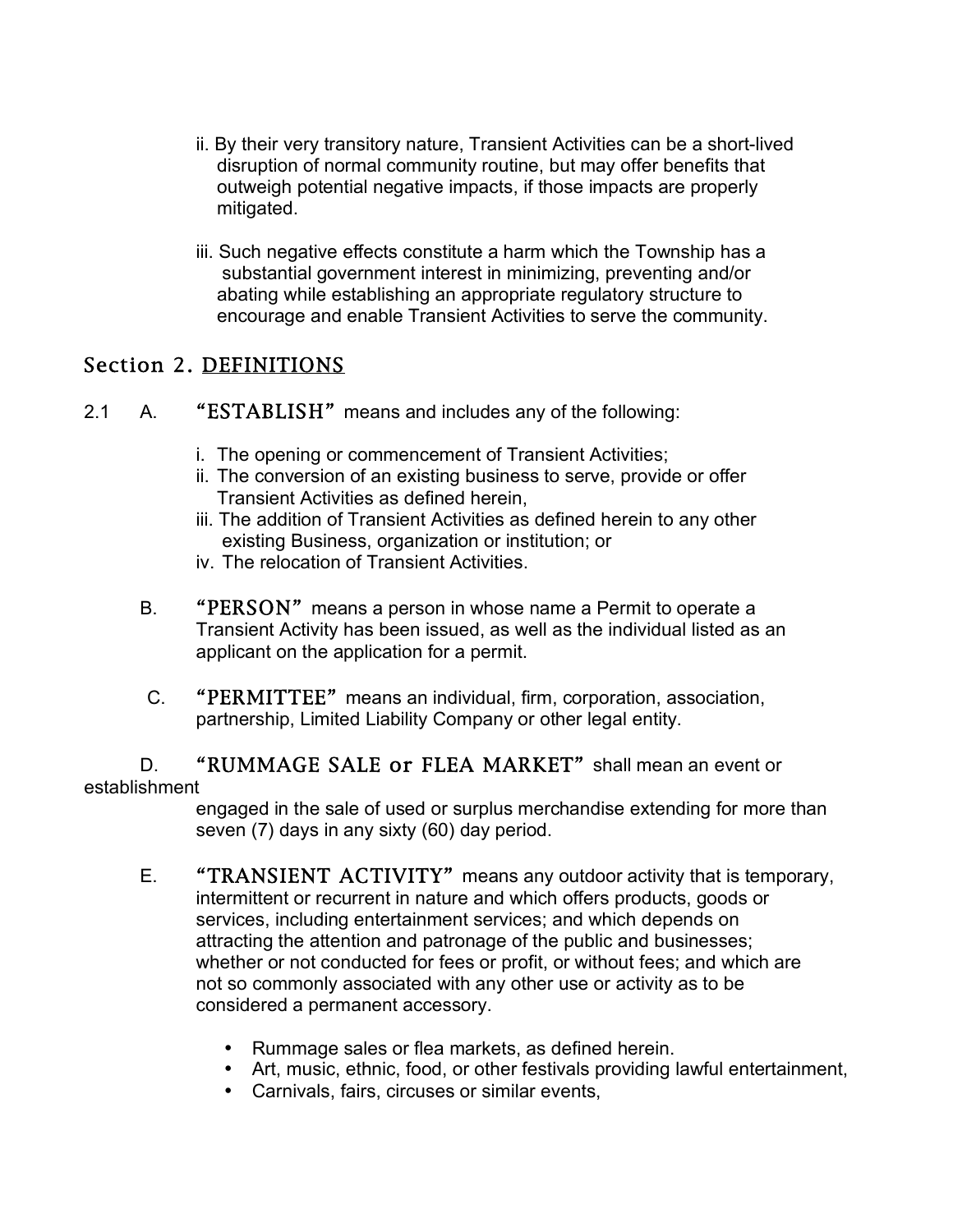- Sporting events and competitions,
- Outdoor excursions and/or product demonstrations,
- Peddling, hawking, and door-to-door soliciting, other than the activities excluded from regulation as provided in this section below,
- Temporary stands offering services, goods, food products or entertainment.

PROVIDED, HOWEVER, that, for the purposes of this ordinance, the following activities or businesses shall not be considered a Transient Activity:

- Farm stands or home garden produce stands,
- Christmas trees and greenery sales or similar seasonal sales activities operated by an existing business on the property of that business for periods of not more than thirty (30) days,

• Door-to-door solicitations sponsored by school or community organizations and lasting no more than ten days,

• An individual garage sale lasting no more than seven (7) days, or if recurring, conducted no more frequently than one (1) time in any sixty (60) day period in accordance with the Zoning Ordinance and completely on the property of the party selling private merchandise,

• Social gatherings, family reunions, receptions, picnics, gatherings and related events lasting no more than 48 hours if all events are conducted on private property or a public park with any permits required for the use of facilities and/or pavilions from the Township,

• Sporting events or competitions held at established athletic facilities such as stadiums, arenas, playfields and/or educational sponsored or related activities.

# Section 3. PERMIT APPLICATION AND REQUIREMENT

- 3.1 A. An application for a permit to conduct Transient Activities shall be made not less than thirty (30) days prior to the proposed Transient Activity, by a Person on a form provided by the Township. A Transient Activities permit shall only be issued to a Person as defined in this Ordinance.
	- B. All applicants must be qualified according to the provisions of this Ordinance. An application shall be considered complete when it contains the information and/or items required in subsection "C" hereof.
	- C. Permit. A complete application for a Transient Activities permit shall contain the following information and shall be accompanied by the following documents:

i. The applicant's legal name and any aliases including proof that he/she is eighteen (18) years of age; as well as residential address and telephone number.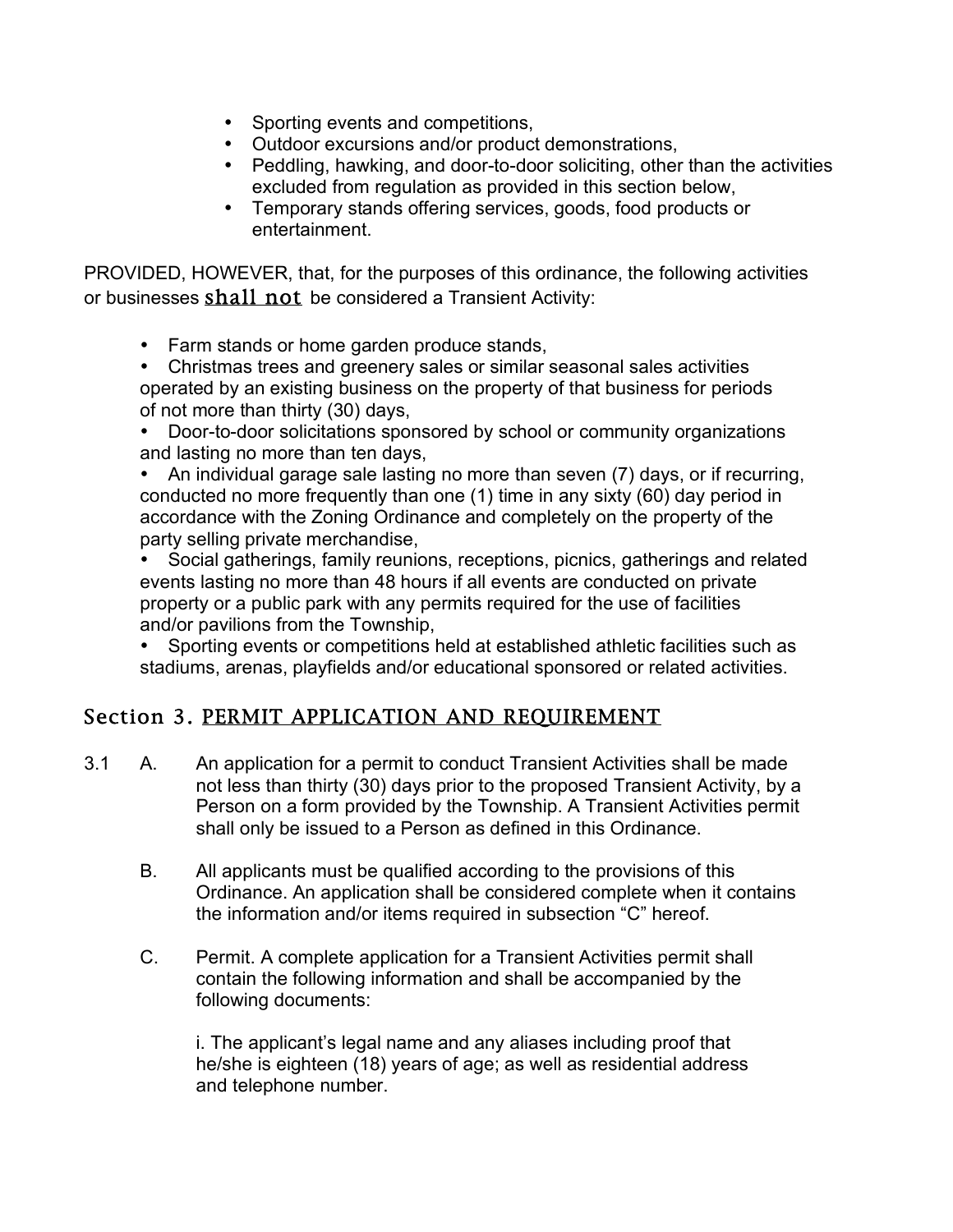- ii. If the applicant intends to operate the Transient Activity under a name other than that of the applicant; he or she must state the proposed name and the proposed form of business organization, such as corporation, proprietorship, partnership, DBA, or other legal entity.
- iii. Whether the applicant has ever applied for or held a previous permit under this Ordinance. If so, the application shall indicate the dates of permit and then whether any such permit was denied, suspended, revoked.
- iv. Whether the applicant holds any other permits under this Ordinance.
- v. A complete disclosure and description of the nature of the Transient Activity the applicant intends to operate including, but not limited to:
	- a. The proposed duration,
	- b. The hours of operation,
	- c. The nature of the activity,
	- d. Description of any products or services to be provided or sold to the public,
	- e. Procedures to manage parking, traffic and circulation,
	- f. Procedure and facilities to manage sanitation,
	- g. Procedures for crowd control,
	- h. Description of any food or beverages to be sold or provided without charge including a disclosure of whether consumption of alcohol is anticipated.
- vi. The location of the proposed Transient Activity, including the street address, and the telephone number(s), if any. For activities, businesses or gatherings that may attract more than five (5) customers or attendees at any one time, a sketch plan of the site or facility shall be provided indicating the location of parking, sanitation, events or sales area, refuse containers and other materials or facilities. The application shall be accompanied by documentation of the status of all local or county authority approvals for sanitation, traffic control, public safety, or other approval standards.
- vii. A signed acknowledgment by the applicant that any inaccurate or erroneous information on the application form or any failure to abide by any requirements of this Ordinance including any conditions that may apply to the permit shall be grounds for the suspension and/or revocation of the Transient Activities Permit as provided in Section 9 hereof.
- viii. A certificate of liability insurance naming Weldon Township as an additional insured party, with coverage limits as determined by Township Attorney, if required by an authorized official of Weldon Township.
- ix. A Transient Activities Permit application shall be accompanied by a nonrefundable permit fee and escrow deposit as determined necessary by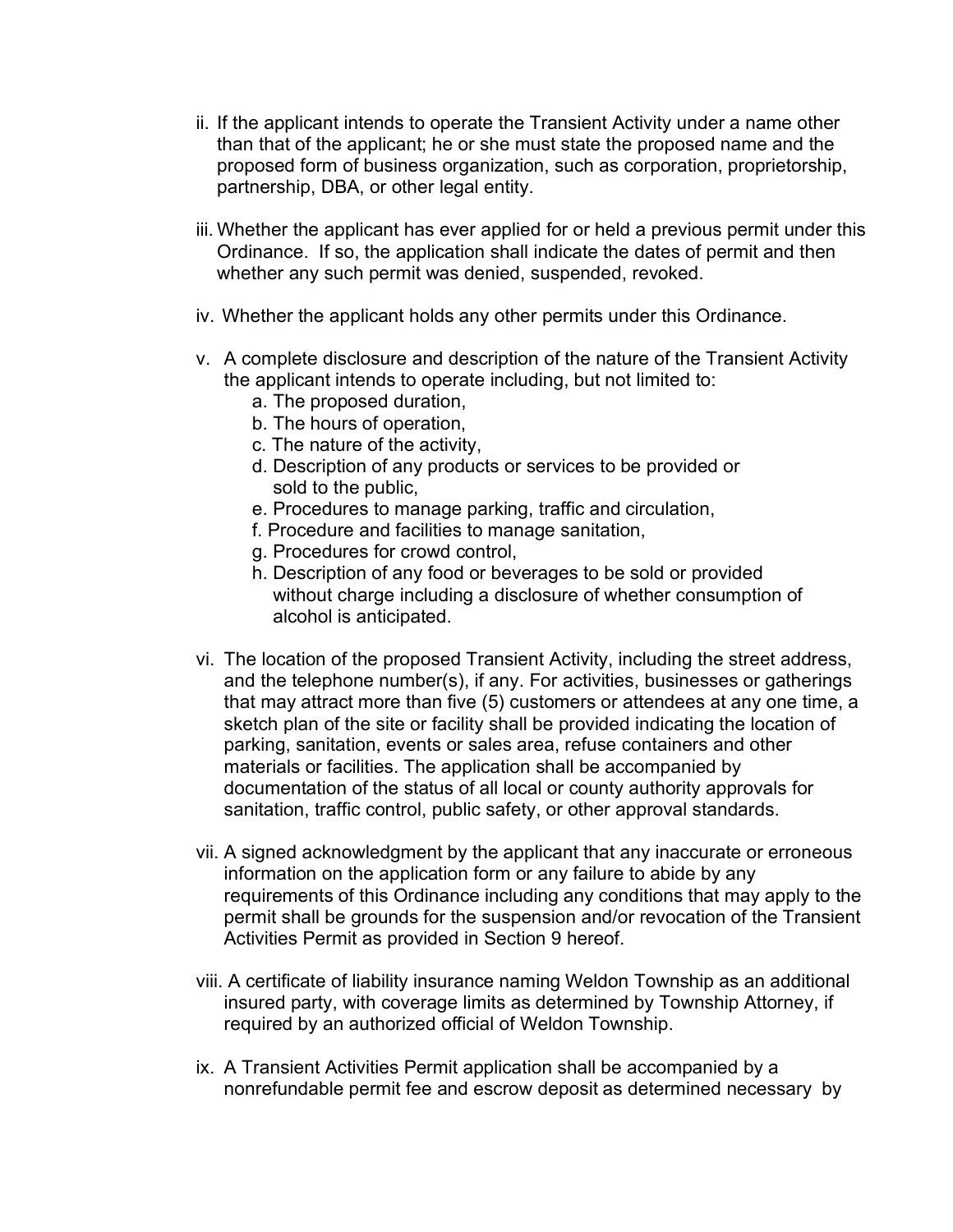Weldon Township for any professional services such as Engineering, Attorney etc..

## Section 4. ISSUANCE OF PERMIT

- 4.1 A. Issuance. Any authorized Weldon Township Official or designee shall issue a Transient Activities Permit when he/she finds:
	- i. An applicant is at least eighteen (18) years of age;
	- ii. An applicant is not delinquent in payment to the Township of taxes, fees, fines, or penalties assessed against or imposed upon him/her in relation to property owned by the applicant in the Township;
	- iii. An applicant has truthfully provided all information required by this Ordinance for issuance of the permit;
	- iv. An applicant and/or permittee under this ordinance has not within the preceding twelve (12) months had a Transient Activities Permit revoked.
	- v. The permit fee and/or escrow deposit has been paid and maintained as required;
	- vi. All local or county authority approvals required are complete and any such approvals or other permits have been issued and are otherwise in order.
	- vii. Based on the permit application and the representations of the applicant, there is a reasonable expectation that the proposed Transient Activity will be conducted without negative impact on the health, safety or welfare of residents or businesses.
	- B. Permit Issuance and Conditions. The Permit, if granted, shall state its type, the name of the Permittee to whom it is granted, and the expiration date. Any authorized Weldon Township Official or designee shall have the authority to place reasonable conditions on the issuance of a Transient Activities Permit and on the operation of the permitted activity, provided such conditions have as their primary purpose the protection of the health, safety and welfare of the persons and property. A Transient Activities Permit shall be posted in a conspicuous place at the permitted event or, in the case of door-to-door solicitation, shall be copied and provided to, and carried on the person of, any and all solicitors participating. The Permit shall clearly state that WeldonTownship, in granting the permit, does not endorse any cause or event supported by the Transient Activity.
	- C. Renewal. A Transient Activities Permit shall be subject to review as required by Section 6 of this Ordinance. A Transient Activities Permit shall not be renewed if a previous Permit has been revoked or suspended pursuant to this Ordinance. The renewal of the Permit shall be subject to the payment of a renewal fee as established by the Township Board from time to time.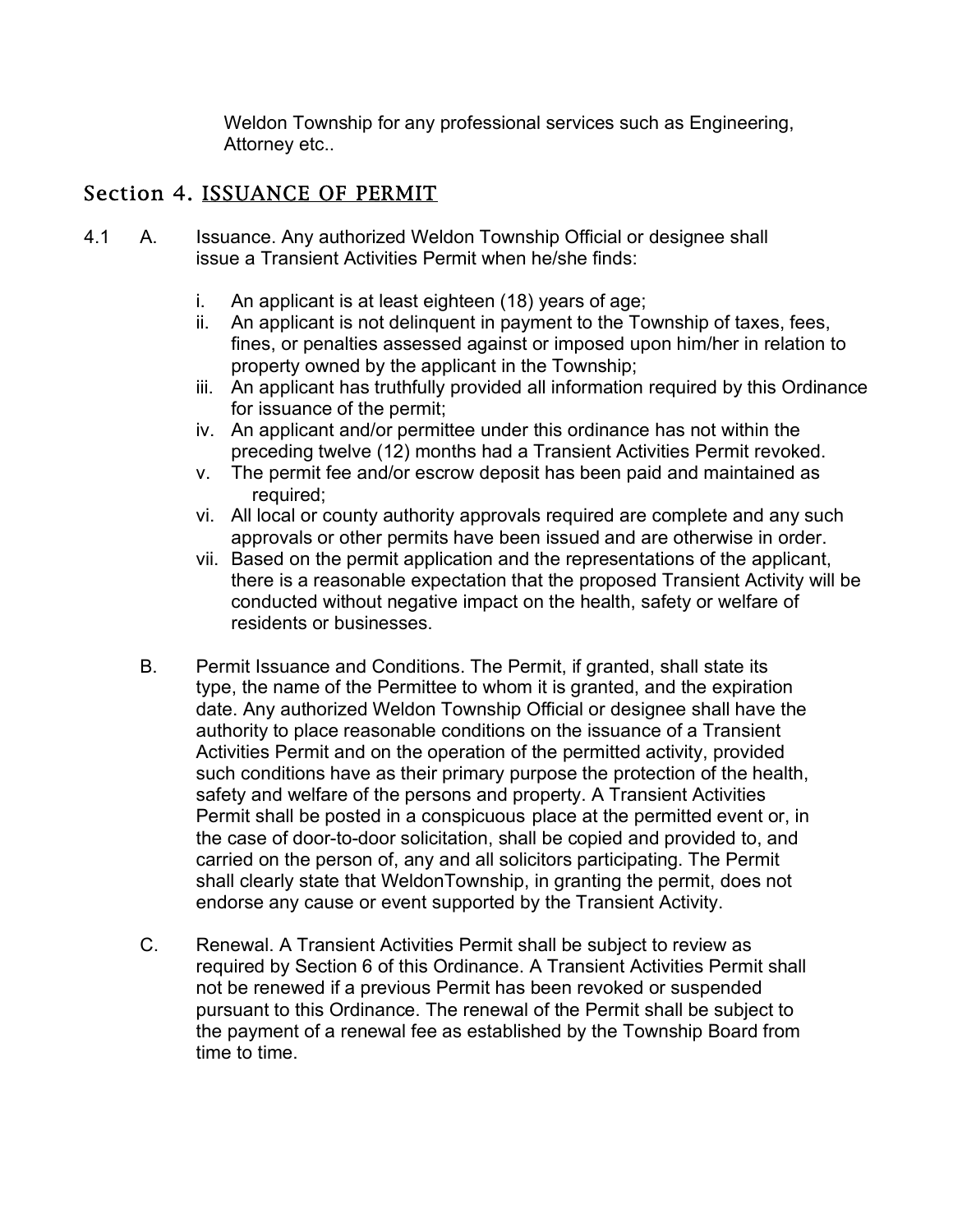# Section 5. INSPECTION

5.1 An applicant and/or Permittee as a condition of the issuance of a permit under this Ordinance shall allow any authorized representative of Weldon Township, or the Weldon Township Nuisance Abatement Officer to inspect the site of a Transient Activity for the purpose of ensuring compliance with the regulations of this Ordinance and any conditions applicable to the permit issued under this Ordinance as well as all other applicable ordinances and regulations of Weldon Township.

## Section 6. EXPIRATION OF PERMIT

6.1 A. Each permit shall include a firm expiration date which shall be based on the proposed duration of the event or business activity, as evaluated by an authorized official of Weldon Township or designee.

## Section 7. REVOCATION OF PERMIT

- 7.1 The Township shall immediately revoke a permit issued under this Ordinance if an authorized Official of Weldon Township, or the Weldon Township Nuisance Abatement Officer, determines that the Permittee has:
	- A. Knowingly violated any section of this Ordinance or the conditions of a Transient Activities Permit; or
	- B. Refused to allow an inspection of the Transient Activity as authorized by this Ordinance.
	- C. Permittee has failed to abide by the requirements of any other Weldon Township Ordinance, state or local code, and/or state or federal statute.

#### Section 8. TRANSFERS PROHIBITED

8.1 A Transient Activities Permit issued hereunder shall not be transferable from one applicant to another.

# Section 9. VIOLATIONS AND PENALTY

9.1 Municipal Civil Infraction. Any person and/or permittee who violates any provision of this Ordinance shall be responsible for a municipal civil infraction as defined in Public Act 12 of 1994, amending Public Act 236 of 1961, being section 600.101-600.9939 of the Michigan Compiled Laws, and shall be subject to a fine of not more than \$500. Each day this Ordinance is violated shall be considered a separate violation.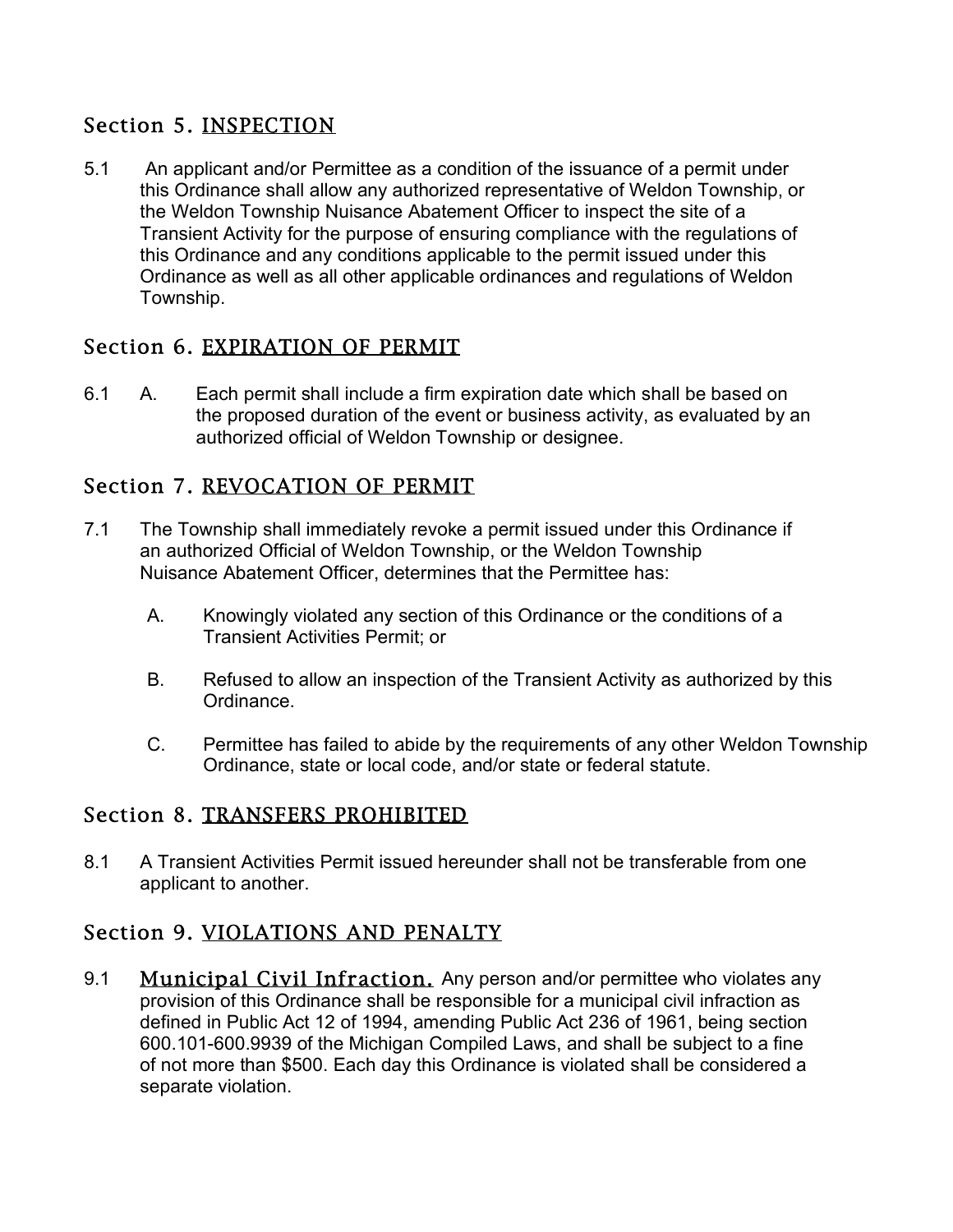9.2 Enforcement Official. The Township Supervisor, the Nuisance Abatement Officer and

the Benzie County Sheriff Department and/or Deputies are hereby designated as the authorized township officials to issue municipal civil infractions citations directing alleged violators of this Ordinance to appear in court.

- 9.3 Nuisance per se. A violation of this Ordinance is hereby declared to be a nuisance per se and is declared to be offensive to the public health, safety and welfare.
- 9.4 Civil remedies. In addition to enforcing this Ordinance through the use of a municipal civil infraction proceeding, the Township reserves the right to initiate proceedings in the circuit court to abate or eliminate the nuisance per se or any other violation of this Ordinance.

# Section 10. SEVERABILITY

If any portion of this Ordinance or the application thereof, to any person or circumstances is found to be invalid by any court of competent jurisdiction, such invalidity shall not affect the remaining portions or applications of this Ordinance which can be given affect without the invalid portion or application, provided such remaining portions are not determined by the court to be inoperable, and, to this end, this Ordinance is declared to be severable.

# Section 12. REPEAL

All other ordinances or parts of ordinances in conflict with the provisions of this Ordinance, except as herein provided, are hereby repealed only to the extent necessary to give this Ordinance full force and effect.

# Section 13. EFFECTIVE DATE

This Ordinance shall become effective 30 days after being published in a newspaper of general circulation within the Township.

Upon roll call vote, the following voted:

YEAS:

NAYS:

ABSTAIN:

ABSENT: